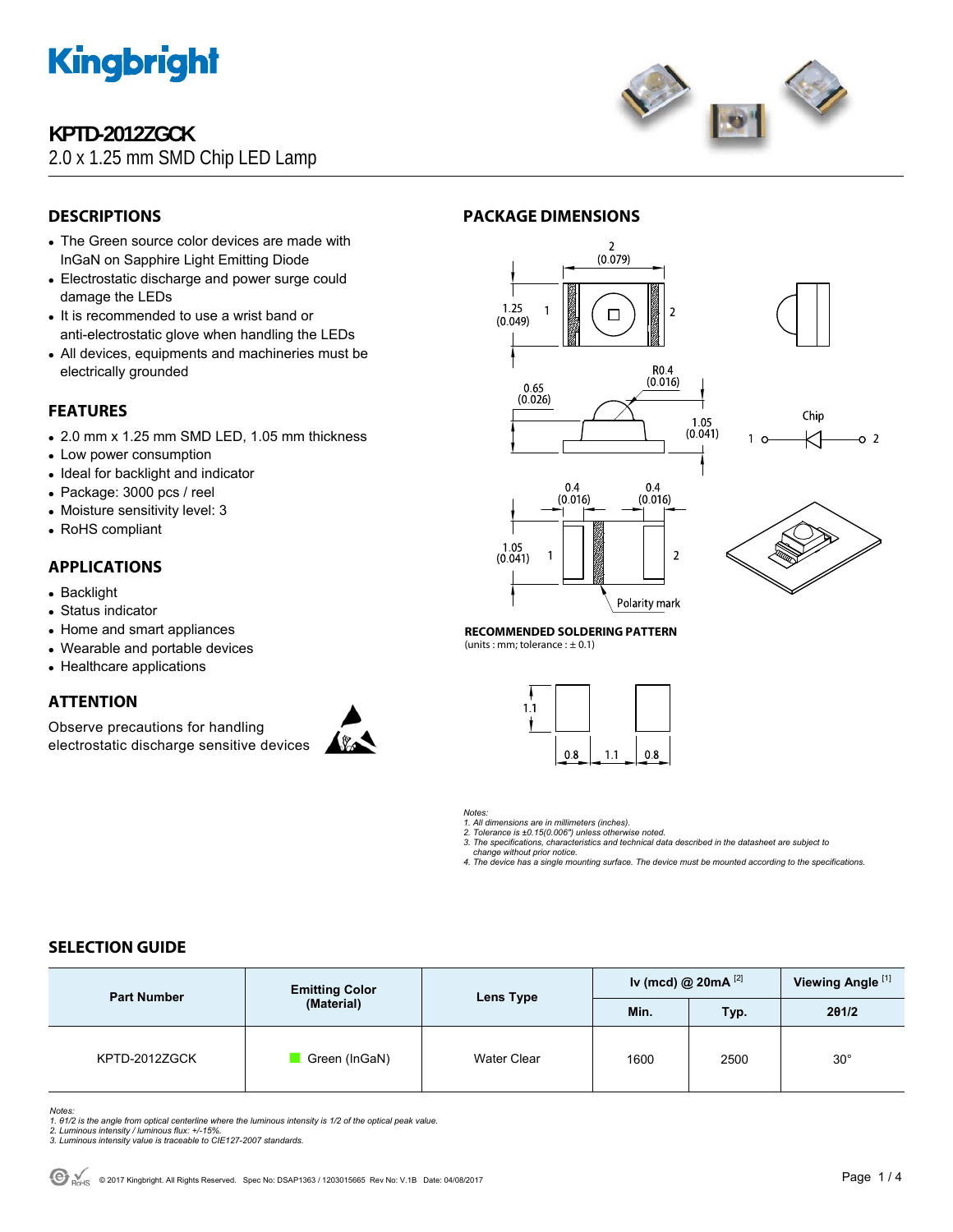# **Kingbright**

#### **ELECTRICAL / OPTICAL CHARACTERISTICS at T<sub>A</sub>=25°C**

| <b>Parameter</b>                                                                                                          | Symbol                     |                       | Value                    |                          | <b>Unit</b>           |
|---------------------------------------------------------------------------------------------------------------------------|----------------------------|-----------------------|--------------------------|--------------------------|-----------------------|
|                                                                                                                           |                            | <b>Emitting Color</b> | Typ.                     | Max.                     |                       |
| Wavelength at Peak Emission $I_F$ = 20mA                                                                                  | $\lambda_{\rm peak}$       | Green                 | 515                      | $\overline{\phantom{a}}$ | nm                    |
| Dominant Wavelength $I_F = 20 \text{mA}$                                                                                  | $\lambda_{\text{dom}}$ [1] | Green                 | 525                      | $\overline{\phantom{a}}$ | nm                    |
| Spectral Bandwidth at 50% $\Phi$ REL MAX<br>$I_F = 20mA$                                                                  | Δλ                         | Green                 | 35                       | $\overline{\phantom{a}}$ | nm                    |
| Capacitance                                                                                                               | C                          | Green                 | 45                       | $\overline{\phantom{a}}$ | pF                    |
| Forward Voltage $I_F = 20mA$                                                                                              | $V_F$ <sup>[2]</sup>       | Green                 | 3.3                      | 4.1                      | $\vee$                |
| Reverse Current ( $V_R$ = 5V)                                                                                             | $I_R$                      | Green                 | $\overline{\phantom{a}}$ | 50                       | uA                    |
| Temperature Coefficient of $\lambda_{peak}$<br>$I_F = 20 \text{mA}, -10^{\circ} \text{C} \leq T \leq 85^{\circ} \text{C}$ | $TC_{\lambda peak}$        | Green                 | 0.05                     | $\overline{\phantom{a}}$ | $nm$ <sup>o</sup> $C$ |
| Temperature Coefficient of $\lambda_{\text{dom}}$<br>$I_F = 20mA$ , -10°C $\le T \le 85$ °C                               | TC <sub>Adam</sub>         | Green                 | 0.03                     | $\blacksquare$           | $nm$ /°C              |
| Temperature Coefficient of VF<br>$I_F = 20 \text{mA}, -10^{\circ} \text{C} \leq T \leq 85^{\circ} \text{C}$               | $TC_V$                     | Green                 | $-2.9$                   | $\overline{\phantom{a}}$ | $mV$ <sup>o</sup> $C$ |

*Notes:* 

1. The dominant wavelength (λd) above is the setup value of the sorting machine. (Tolerance λd : ±1nm. )<br>2. Forward voltage: ±0.1V.<br>3. Wavelength value is traceable to CIE127-2007 standards.<br>4. Excess driving current and

### **ABSOLUTE MAXIMUM RATINGS at T<sub>A</sub>=25°C**

| <b>Parameter</b>                             | Symbol                   | Value          | Unit          |
|----------------------------------------------|--------------------------|----------------|---------------|
| Power Dissipation                            | $P_D$                    | 82             | mW            |
| Reverse Voltage                              | $V_R$                    | 5              | $\vee$        |
| Junction Temperature                         | $T_{j}$                  | 115            | $^{\circ}C$   |
| <b>Operating Temperature</b>                 | $T_{op}$                 | $-40$ to $+85$ | $^{\circ}C$   |
| Storage Temperature                          | $T_{\text{stg}}$         | $-40$ to $+85$ | $^{\circ}C$   |
| DC Forward Current                           | IF.                      | 20             | mA            |
| Peak Forward Current                         | $I_{FM}$ <sup>[1]</sup>  | 100            | mA            |
| Electrostatic Discharge Threshold (HBM)      | $\overline{\phantom{a}}$ | 450            | $\vee$        |
| Thermal Resistance (Junction / Ambient)      | $R_{th}$ JA $^{[2]}$     | 510            | $\degree$ C/W |
| Thermal Resistance (Junction / Solder point) | $R_{th}$ JS $^{[2]}$     | 400            | $\degree$ C/W |

*Notes:* 

<sup>1. 1/10</sup> Duty Cycle, 0.1ms Pulse Width.<br>2. R<sub>th Ju</sub> ,R<sub>h JS</sub> Results from mounting on PC board FR4 (pad size ≥ 16 mm<sup>2</sup> per pad).<br>3. Relative humidity levels maintained between 40% and 60% in production area are recommende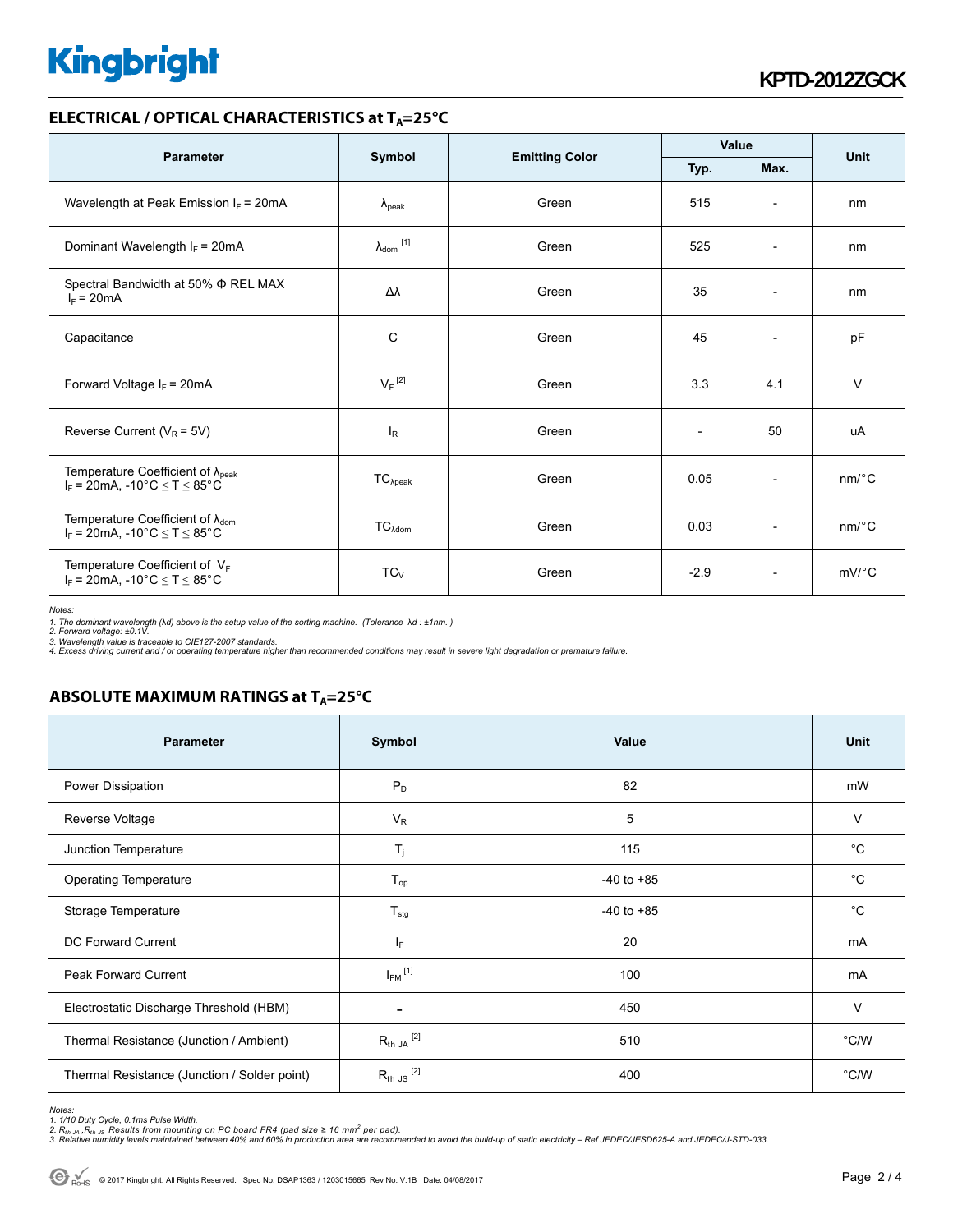# **Kingbright**

#### **TECHNICAL DATA**

#### **RELATIVE INTENSITY vs. WAVELENGTH**



#### **SPATIAL DISTRIBUTION**



#### **GREEN**



#### **REFLOW SOLDERING PROFILE for LEAD-FREE SMD PROCESS**



- 
- 
- Notes:<br>1. Don't cause stress to the LEDs while it is exposed to high temperature.<br>2. The maximum number of reflow soldering passes is 2 times.<br>3. Reflow soldering is recommended. Other soldering methods are not recommended

#### **TAPE SPECIFICATIONS** (units : mm)



**REEL DIMENSION** (units : mm)